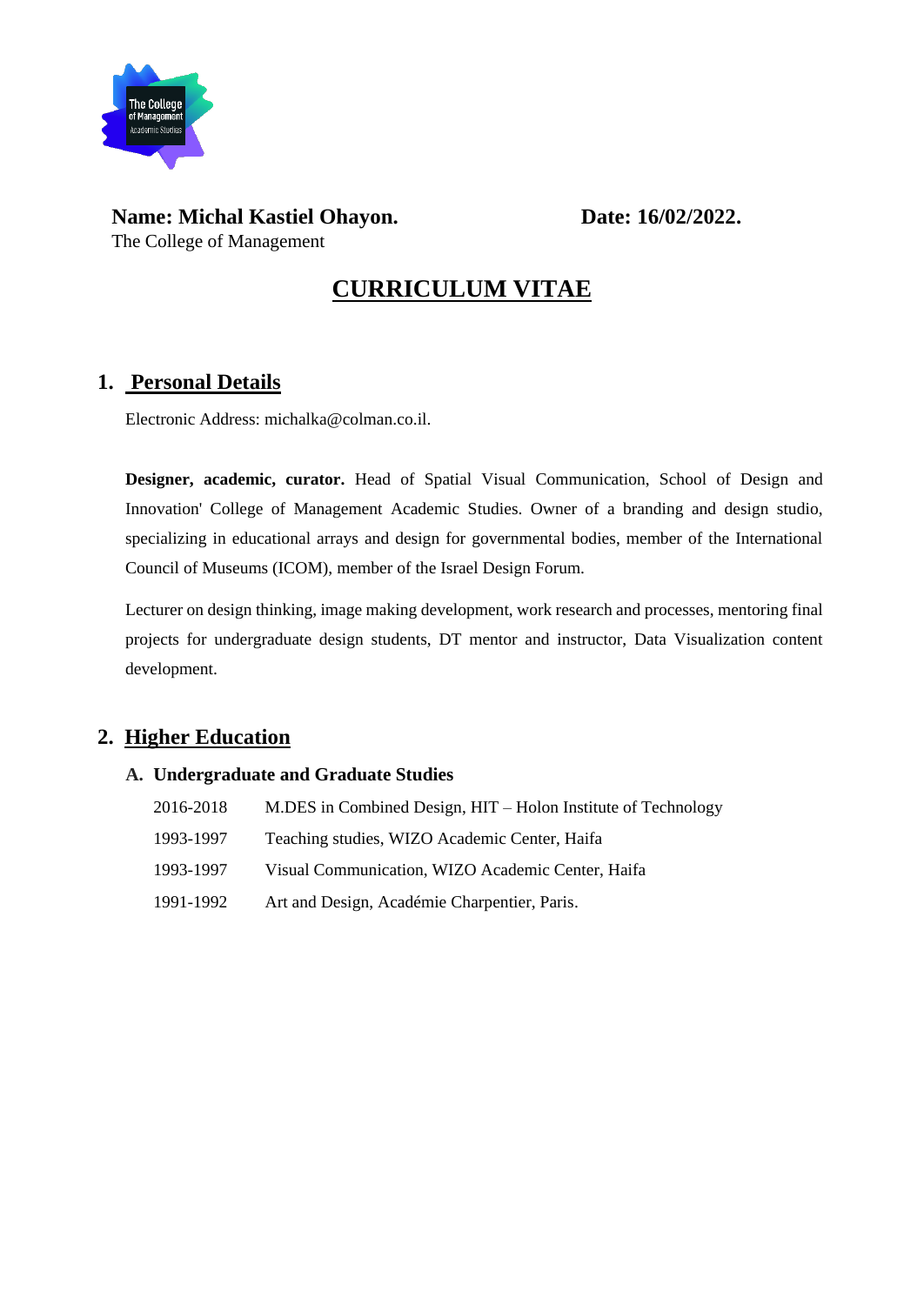

# **3. Academic Ranks and Tenure in Institutes of Higher Education**

| <b>Dates</b> | <b>Institution and Department</b>          | <b>Rank/Position</b>    |
|--------------|--------------------------------------------|-------------------------|
| $2021 -$     | College of Management Academic Studies     | Senior Lecturer         |
| 2018-2021    | College of Management Academic Studies     | <b>Adjunct Lecturer</b> |
| 2011-2018    | The NB Haifa School of Design              | <b>Adjunct Lecturer</b> |
| 1999-2015    | Avni Institute of Art and Design, Tel Aviv | <b>Adjunct Lecturer</b> |

### **4. Offices in Academic Administration**

- 2018 Head of Spatial Visual Communication Program, College of Management.
- 2018 Presidential Committee member, Developing ideas for academic content and new programs for postgraduate studies, College of Management Academic Studies

# **6. Participation in Conferences**

|--|

| Date | <b>Name of Conference</b> | Scholarly/<br><b>Professional</b> | <b>Place</b> | Subject of<br><b>Lecture/Discussion</b> | Role     |
|------|---------------------------|-----------------------------------|--------------|-----------------------------------------|----------|
| 2021 | Think & Drink             | Prof                              | <b>TLV</b>   | Design thinking                         | Lecturer |
| 2017 | Personal Branding         | Prof                              | <b>HIT</b>   | Female Empowerment                      | Lecturer |
| 2014 | Design and More           | Prof                              | Haifa        | Design                                  | Lecturer |
| 2014 | Design on Bar             | Prof                              | Haifa        | Design                                  | Lecturer |
| 2010 | Avni for a Buck           | Prof                              | <b>TLV</b>   | Sustainable design                      | Lecturer |
| 2008 | Why Digital               | Prof                              | <b>TLV</b>   | Interactive Digital<br>Design           | Lecturer |
| 2005 | AvniDesign                | Prof                              | <b>TLV</b>   | <b>Contemporary Design</b>              | Lecturer |
| 2004 | AvniDesign                | Prof                              | <b>TLV</b>   | Contemporary Design                     | Lecturer |
| 2004 | HaZinor                   | Prof                              | <b>TLV</b>   | Urban Intervention $\&$<br>Design       | Lecturer |

### **B. Organization of Conferences or Sessions**

| <b>Date</b> | <b>Name of Conference</b> | Scholarly/<br><b>Professional</b> | <b>Place</b> | Subject of<br><b>Lecture/Discussion</b> | Role      |
|-------------|---------------------------|-----------------------------------|--------------|-----------------------------------------|-----------|
| 2008        | Why Digital               | Prof                              |              | <b>Interactive Digital</b>              | Producer  |
|             |                           |                                   |              | Design                                  |           |
| 2005        | AvniDesign                | Prof                              | <b>TLV</b>   | Contemporary Design                     | $Co-$     |
|             |                           |                                   |              |                                         | initiator |
| 2004        | AvniDesign                | Prof                              | <b>TLV</b>   | Contemporary Design                     | $Co-$     |
|             |                           |                                   |              |                                         | initiator |
| 2004        | HaZinor                   | Prof                              | <b>TLV</b>   | Urban Intervention &                    | $Co-$     |
|             |                           |                                   |              | Design                                  | initiator |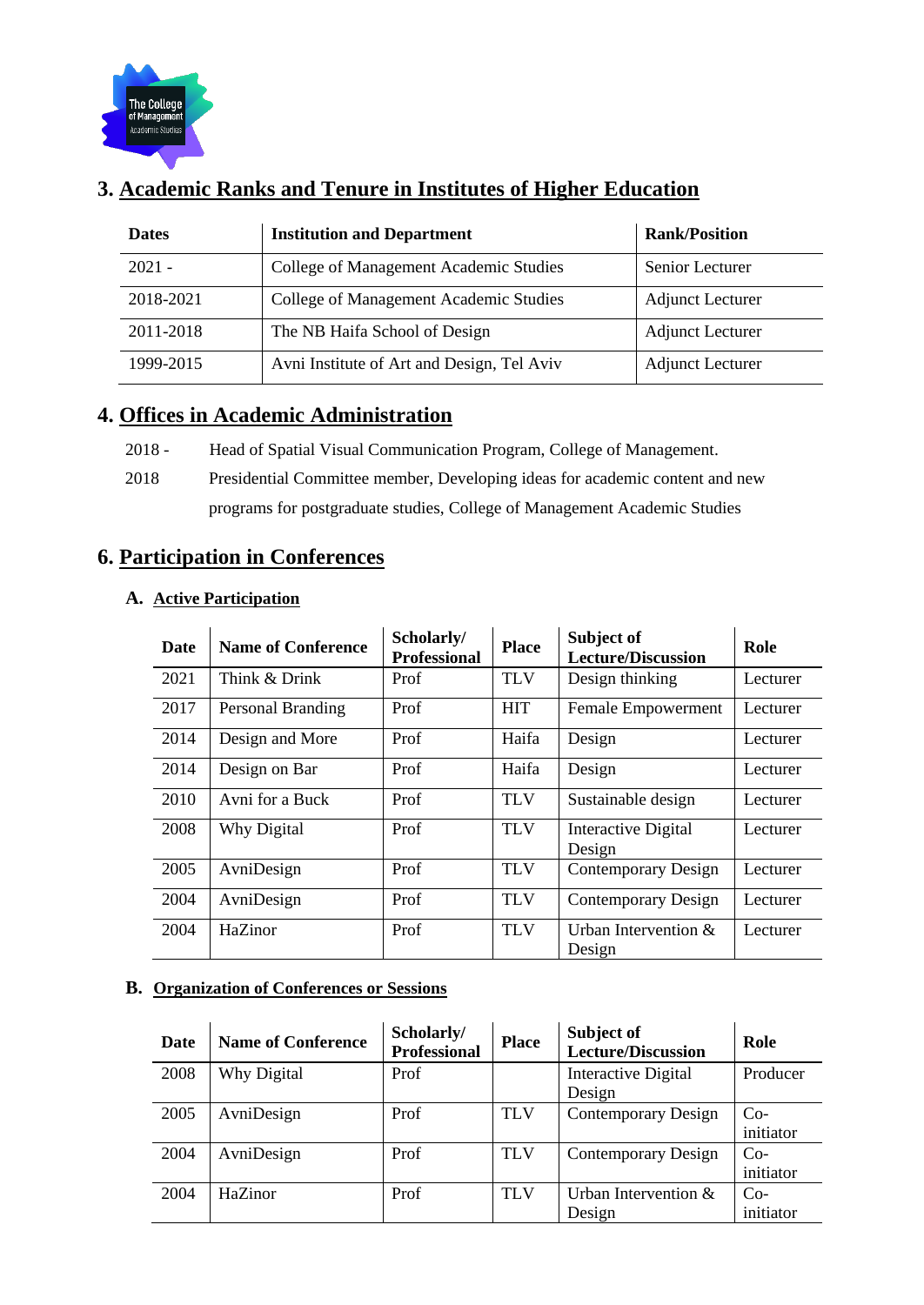

# **7. Invited Lectures\ Colloquium Talks**

| Date    | Place of Lecture   Name of Forum |                        | <b>Presentation/Comments</b>         |
|---------|----------------------------------|------------------------|--------------------------------------|
| 12.2019 | SRH-                             | <b>B.A</b> design $\&$ | Lecture about Brand Communication in |
|         | <b>Berlin University</b>         | communication          | Israel                               |

## **9. Scholarships, Awards, Prizes and Commendations**

Outstanding lecturer, WIZO Haifa – 2018 (5 consecutive years) "The Chosen" – First program class – 2017 – Female Excellence and Leadership in Academia Outstanding lecturer – Avni Institute – 2003-2010.

### **10. Teaching**

### **A. Courses Taught in Recent Years**

| Year          | <b>Course Name</b>                  | <b>Type</b> | <b>Degree</b> | No. of<br><b>Students</b> |
|---------------|-------------------------------------|-------------|---------------|---------------------------|
| $2020 -$      | Design Thinking lab                 | Workshop    | M.Des         | 25                        |
| $2000 - 2021$ | Final project guidance              |             | <b>B.Des</b>  | $15 - 20$                 |
| 2019          | Interactive media in space          | Workshop    | <b>B.Des</b>  | 25                        |
| $2018 -$      | Cultural event branding             | Workshop    | <b>B.Des</b>  | 24-36                     |
| $2018 -$      | <b>Image Making</b>                 | Workshop    | <b>B.Des</b>  | $22 - 28$                 |
| 2020          | Culture Makers in the Public Space  | Workshop    | <b>B.Des</b>  | 25                        |
| 1999 -        | Principles of Visual Communications | Workshop    | <b>B.Des</b>  | 22-28                     |
| $2000 - 2015$ | Packaging Design                    | Workshop    | <b>B.Des</b>  | 30                        |

### **11. Professional Experience**

#### **Professional Design Experience**

1999 - Founder and Owner, Mikas

Design and branding studio specializing in governmental agencies and educational environments.

#### **Selected works:**

**Zappa Music** – Design and development of a design language for fundraising presentations to retailers and concerts to the international market.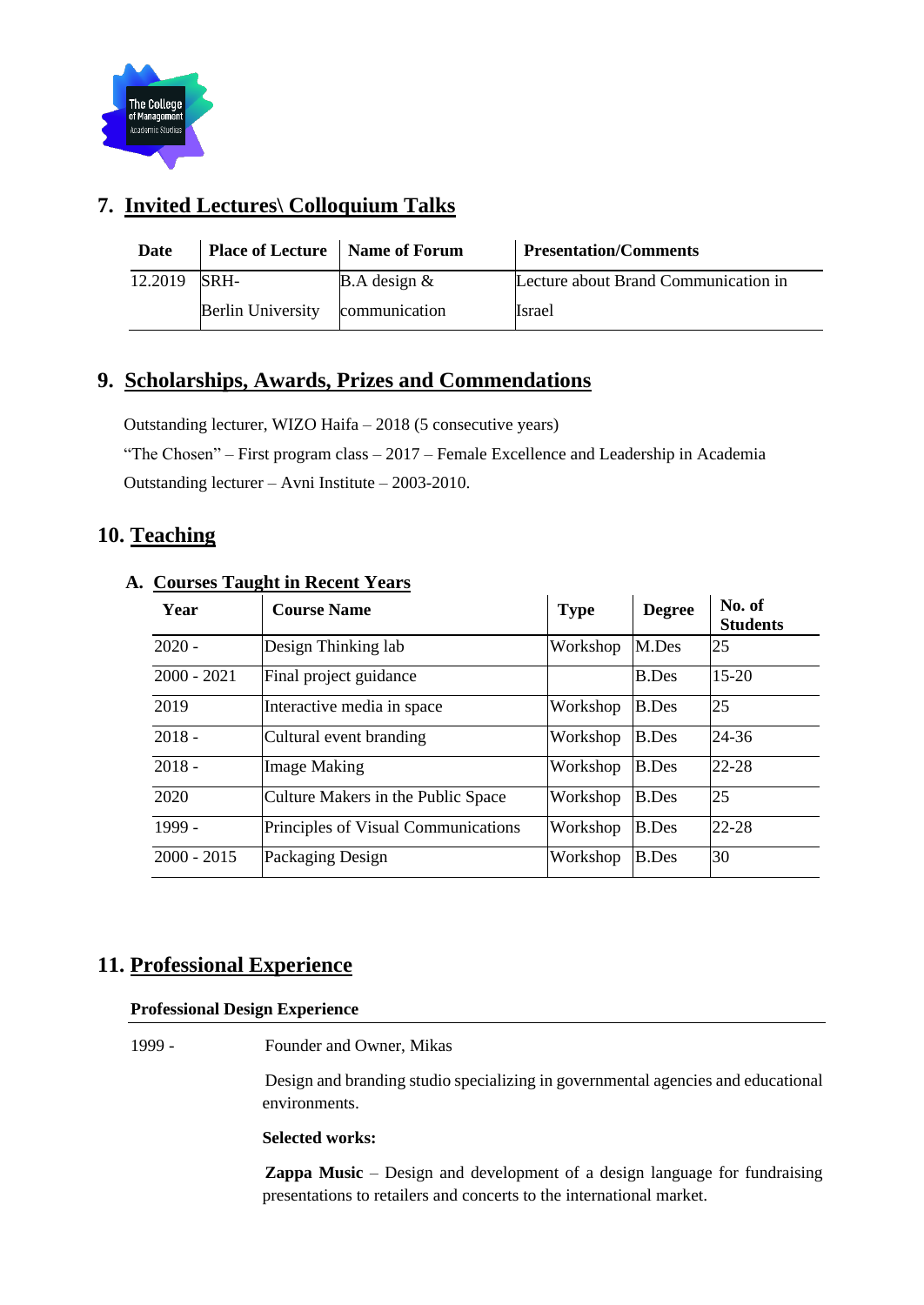

**Beit Shemesh Educational Array** – Rebranding the governmental and governmental religious system for the city. In addition, **designing educational spaces in schools.**

**Israel Prison Service –** Lead designer (2006-2013), devising and developing a BTL design language, conference design and overall design for Presidential Award recipients.

**Governmental Advertising Agency (Lapam)** – Various IAF-IDF bases.

**KKL** – Designing "Homeland Portfolios" for schools.

**Ayalon Highways** – Branding Ayalon Highways and travel solutions, conferences and pamphlets.

**Israel Electric Company** – Printed material.

**Gezer Regional Council** – Advertising and print materials, specializing in annual reports.

**Bayer Pharmaceutical Department** – Designing print material for conferences and designing exhibitions.

**Holon Institute of Technology** – Exhibition design.

**Additional customers:** Southern Sharon Regional Council, Jordan Dates, Soglowek, Hed Artzi, JCS – Ulpanei HaBira, Female Spirit (pro bono), startup companies.

- 1998-1999 Art Director, Advertising, Design and Branding, Bauman Ber Rivnai
- 1997-1998 Senior graphic and branding designer, Yoram Rubinger Studio
- 1997 Designer, Ruby Shoval Exhibition Design Studio

#### **Professional Curation Experience**

| $2020 -$  | Member of the International Council of Museums (ICOM)                              |
|-----------|------------------------------------------------------------------------------------|
| 2018-2019 | Chief curator, Vitrina Gallery, Holon Institute of Technology                      |
|           | Responsible for two gallery spaces – Vitrina and 2V, Academic design gallery.      |
| 2000-2016 | Curator, Avni Institute alumni exhibitions, inter alia at the Tel Aviv Port, Amiad |
|           | Center, "The Station" Gallery, "HaZinor" Gallery.                                  |

#### **Exhibitions (selected)**

2022 (in process) Divine Symbolism (temporary title)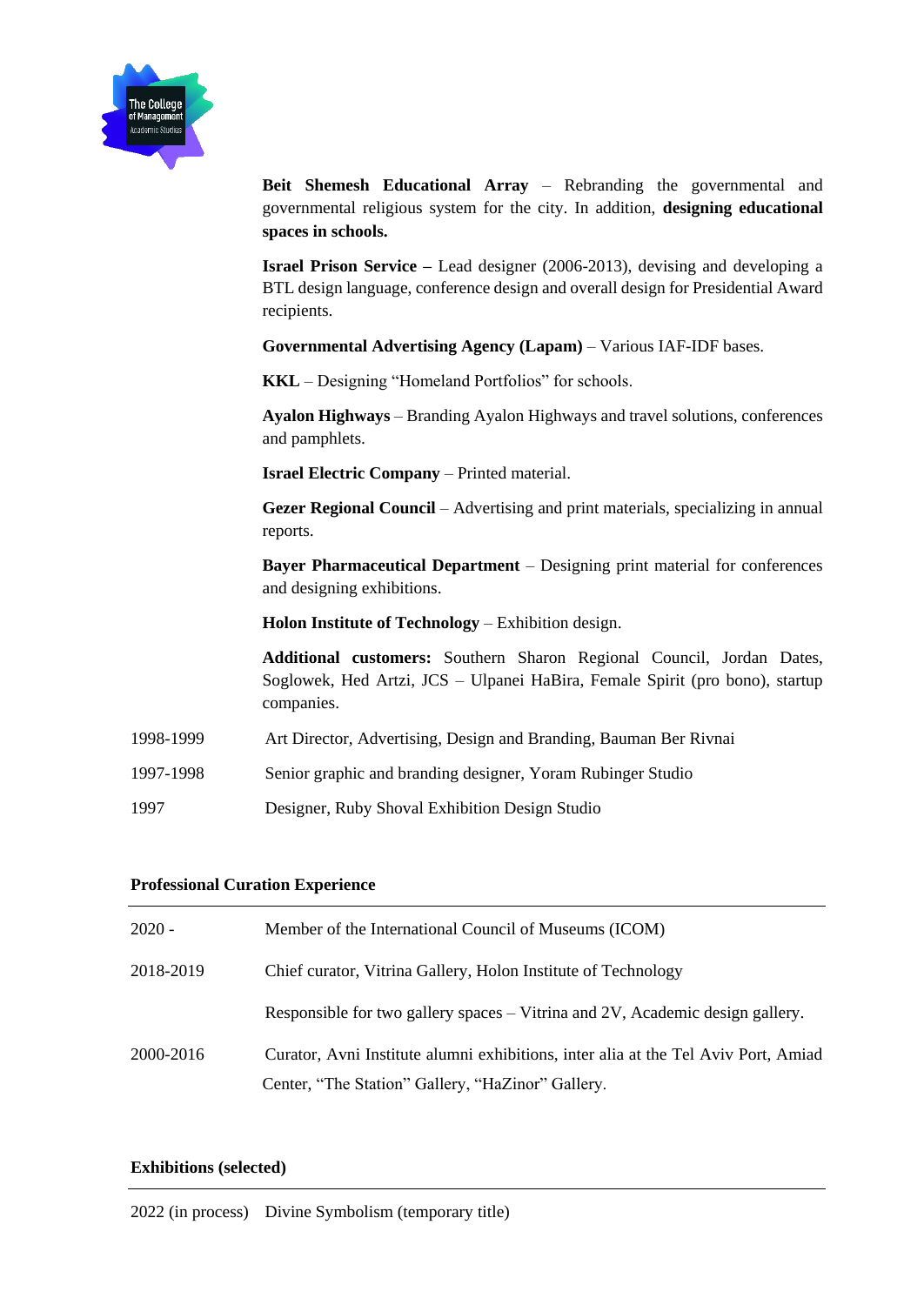

| 7/2021  | "Bathroom" - Curator and designer, Design Week Events, Hansen House                                                    |
|---------|------------------------------------------------------------------------------------------------------------------------|
| 12/2019 | "Alice" – Curator, Illustration exhibition at the 8 <sup>th</sup> Annual Illustration Week,<br><b>TLV Fashion Mall</b> |
| 5/2019  | "Inprocess" – Curator and designer, Hybrid modern jewelry, 2V                                                          |
| 3/2019  | "Twins" – Curator, photo exhibition, International Women's Week, 2V                                                    |
| 2/2019  | "Images from Below" - Curator, Historical poster exhibition from SVA, Vitrina                                          |
| 1/2019  | "In the Middle" - Accompanying curator, Visual Communications Exhibition,<br>Vitrina                                   |
| 12/2018 | "Disruption" – Co-curator with Galina Arbelli, Disrupted design objects, Vitrina                                       |
| 5/2018  | "Israeli Hope" - Curator, Presidential Residence Project, Vitrina                                                      |
| 3/2018  | "Romance" - Curator and designer, Photo exhibition for International<br>Women's Day, 2V                                |
| 4/2013  | "InfoIsrael" – Curator, Infographics exhibition, "The Station"                                                         |
| 6/2012  | "Elevated and Underground" - Curator, Subway exhibition in Yafo -<br>The Station, Elite Gallery                        |
| 4/2004  | "HaZinor" – Curator, Protest exhibition, Yafo sewage pipe – Yerushalaim Blvd.                                          |

### **12. Miscellaneous**

### **Academic and Non-Academic Professional Positions and Activities**

Mahalach Foundation, Lecturer, Specializing in data visualization for social organization profit centers.

"The Cooperative" – Lecturer on Design Thinking.

Establishing non-classroom study spaces – Beit Shemesh Educational array.

# **PUBLICATIONS**

### **8. Other Publications**

**Creativity Inducing Space**, November 2018 (attached).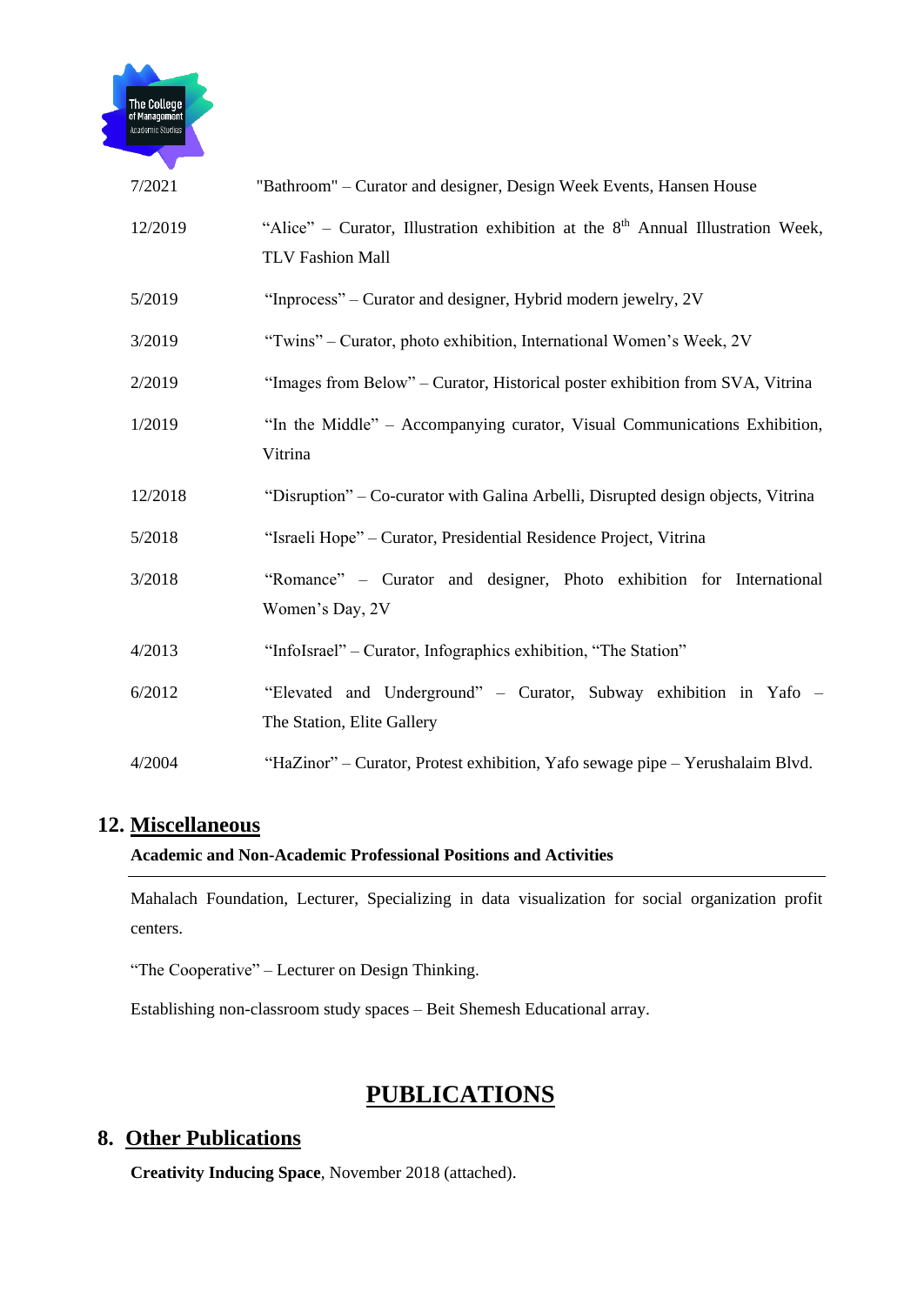

# **9. Other Works Connected with my Scholarly and Professional Field**

<https://www.hit.ac.il/sites/women/Students/About/MichalKastiel>

[https://design.hit.ac.il/vitrina/%D7%A9%D7%99%D7%91%D7%95%D7%A9-](https://design.hit.ac.il/vitrina/%D7%A9%D7%99%D7%91%D7%95%D7%A9-%D7%AA%D7%92%D7%95%D7%91%D7%95%D7%AA-%D7%94%D7%99%D7%91%D7%98%D7%99%D7%9D-%D7%95%D7%9E%D7%A9%D7%9E%D7%A2%D7%95%D7%99%D7%95%D7%AA/)

[%D7%AA%D7%92%D7%95%D7%91%D7%95%D7%AA-](https://design.hit.ac.il/vitrina/%D7%A9%D7%99%D7%91%D7%95%D7%A9-%D7%AA%D7%92%D7%95%D7%91%D7%95%D7%AA-%D7%94%D7%99%D7%91%D7%98%D7%99%D7%9D-%D7%95%D7%9E%D7%A9%D7%9E%D7%A2%D7%95%D7%99%D7%95%D7%AA/)

[%D7%94%D7%99%D7%91%D7%98%D7%99%D7%9D-](https://design.hit.ac.il/vitrina/%D7%A9%D7%99%D7%91%D7%95%D7%A9-%D7%AA%D7%92%D7%95%D7%91%D7%95%D7%AA-%D7%94%D7%99%D7%91%D7%98%D7%99%D7%9D-%D7%95%D7%9E%D7%A9%D7%9E%D7%A2%D7%95%D7%99%D7%95%D7%AA/)

[%D7%95%D7%9E%D7%A9%D7%9E%D7%A2%D7%95%D7%99%D7%95%D7%AA/](https://design.hit.ac.il/vitrina/%D7%A9%D7%99%D7%91%D7%95%D7%A9-%D7%AA%D7%92%D7%95%D7%91%D7%95%D7%AA-%D7%94%D7%99%D7%91%D7%98%D7%99%D7%9D-%D7%95%D7%9E%D7%A9%D7%9E%D7%A2%D7%95%D7%99%D7%95%D7%AA/)

<https://www.prtfl.co.il/archives/114452>

[https://www.hit.ac.il/campus-life/gallery/Subway\\_posters](https://www.hit.ac.il/campus-life/gallery/Subway_posters)

<https://www.prtfl.co.il/archives/111211>

[https://saloona.co.il/general/%D7%A8%D7%95%D7%9E%D7%A0%D7%A1-](https://saloona.co.il/general/%D7%A8%D7%95%D7%9E%D7%A0%D7%A1-%D7%AA%D7%A2%D7%A8%D7%95%D7%9B%D7%AA-%D7%A6%D7%99%D7%9C%D7%95%D7%9E%D7%99%D7%9D-%D7%90%D7%99%D7%A9%D7%99%D7%AA-%D7%A9%D7%9C-%D7%93%D7%95%D7%A8%D7%95%D7%9F-%D7%90/)

[%D7%AA%D7%A2%D7%A8%D7%95%D7%9B%D7%AA-](https://saloona.co.il/general/%D7%A8%D7%95%D7%9E%D7%A0%D7%A1-%D7%AA%D7%A2%D7%A8%D7%95%D7%9B%D7%AA-%D7%A6%D7%99%D7%9C%D7%95%D7%9E%D7%99%D7%9D-%D7%90%D7%99%D7%A9%D7%99%D7%AA-%D7%A9%D7%9C-%D7%93%D7%95%D7%A8%D7%95%D7%9F-%D7%90/)

[%D7%A6%D7%99%D7%9C%D7%95%D7%9E%D7%99%D7%9D-](https://saloona.co.il/general/%D7%A8%D7%95%D7%9E%D7%A0%D7%A1-%D7%AA%D7%A2%D7%A8%D7%95%D7%9B%D7%AA-%D7%A6%D7%99%D7%9C%D7%95%D7%9E%D7%99%D7%9D-%D7%90%D7%99%D7%A9%D7%99%D7%AA-%D7%A9%D7%9C-%D7%93%D7%95%D7%A8%D7%95%D7%9F-%D7%90/)

[%D7%90%D7%99%D7%A9%D7%99%D7%AA-%D7%A9%D7%9C-](https://saloona.co.il/general/%D7%A8%D7%95%D7%9E%D7%A0%D7%A1-%D7%AA%D7%A2%D7%A8%D7%95%D7%9B%D7%AA-%D7%A6%D7%99%D7%9C%D7%95%D7%9E%D7%99%D7%9D-%D7%90%D7%99%D7%A9%D7%99%D7%AA-%D7%A9%D7%9C-%D7%93%D7%95%D7%A8%D7%95%D7%9F-%D7%90/)

[%D7%93%D7%95%D7%A8%D7%95%D7%9F-%D7%90/](https://saloona.co.il/general/%D7%A8%D7%95%D7%9E%D7%A0%D7%A1-%D7%AA%D7%A2%D7%A8%D7%95%D7%9B%D7%AA-%D7%A6%D7%99%D7%9C%D7%95%D7%9E%D7%99%D7%9D-%D7%90%D7%99%D7%A9%D7%99%D7%AA-%D7%A9%D7%9C-%D7%93%D7%95%D7%A8%D7%95%D7%9F-%D7%90/)

[https://www.hit.ac.il/design/news\\_events/MichalKastiel?fbclid=IwAR03zjmLKpysfr5IECYZ1CvYpx](https://www.hit.ac.il/design/news_events/MichalKastiel?fbclid=IwAR03zjmLKpysfr5IECYZ1CvYpxxxKyi6Q3QzwoosCK4HvzyOdRJzqcWClrs) [xxKyi6Q3QzwoosCK4HvzyOdRJzqcWClrs](https://www.hit.ac.il/design/news_events/MichalKastiel?fbclid=IwAR03zjmLKpysfr5IECYZ1CvYpxxxKyi6Q3QzwoosCK4HvzyOdRJzqcWClrs)

<https://www.wizodzn.ac.il/galleries/graphic-design-statement>

[https://alefalefalef.co.il/%d7%90%d7%9c%d7%a3-](https://alefalefalef.co.il/%d7%90%d7%9c%d7%a3-%d7%91%d7%a9%d7%9c%d7%95%d7%a9%d7%94-%d7%9e%d7%99%d7%9e%d7%93%d7%99%d7%9d/) [%d7%91%d7%a9%d7%9c%d7%95%d7%a9%d7%94-](https://alefalefalef.co.il/%d7%90%d7%9c%d7%a3-%d7%91%d7%a9%d7%9c%d7%95%d7%a9%d7%94-%d7%9e%d7%99%d7%9e%d7%93%d7%99%d7%9d/) [%d7%9e%d7%99%d7%9e%d7%93%d7%99%d7%9d.](https://alefalefalef.co.il/%d7%90%d7%9c%d7%a3-%d7%91%d7%a9%d7%9c%d7%95%d7%a9%d7%94-%d7%9e%d7%99%d7%9e%d7%93%d7%99%d7%9d/)

## **11.Summary of My Research Activities and Future Plans**

### **Abstract**

The revolution that come upon our world over and over again since the 18th century, calls us to re-search the unknown, renewing and advancing our world. In such a situation, creativity becomes a key tool at the hand of man.

Changing human perceptions of creativity has accompanied the development of humankind for years. In a world where creativity is much broader and universal, a situation is created in which the creative process in its basic performance is similar to the process in art, science, business, technology, design, study or any other field in our lives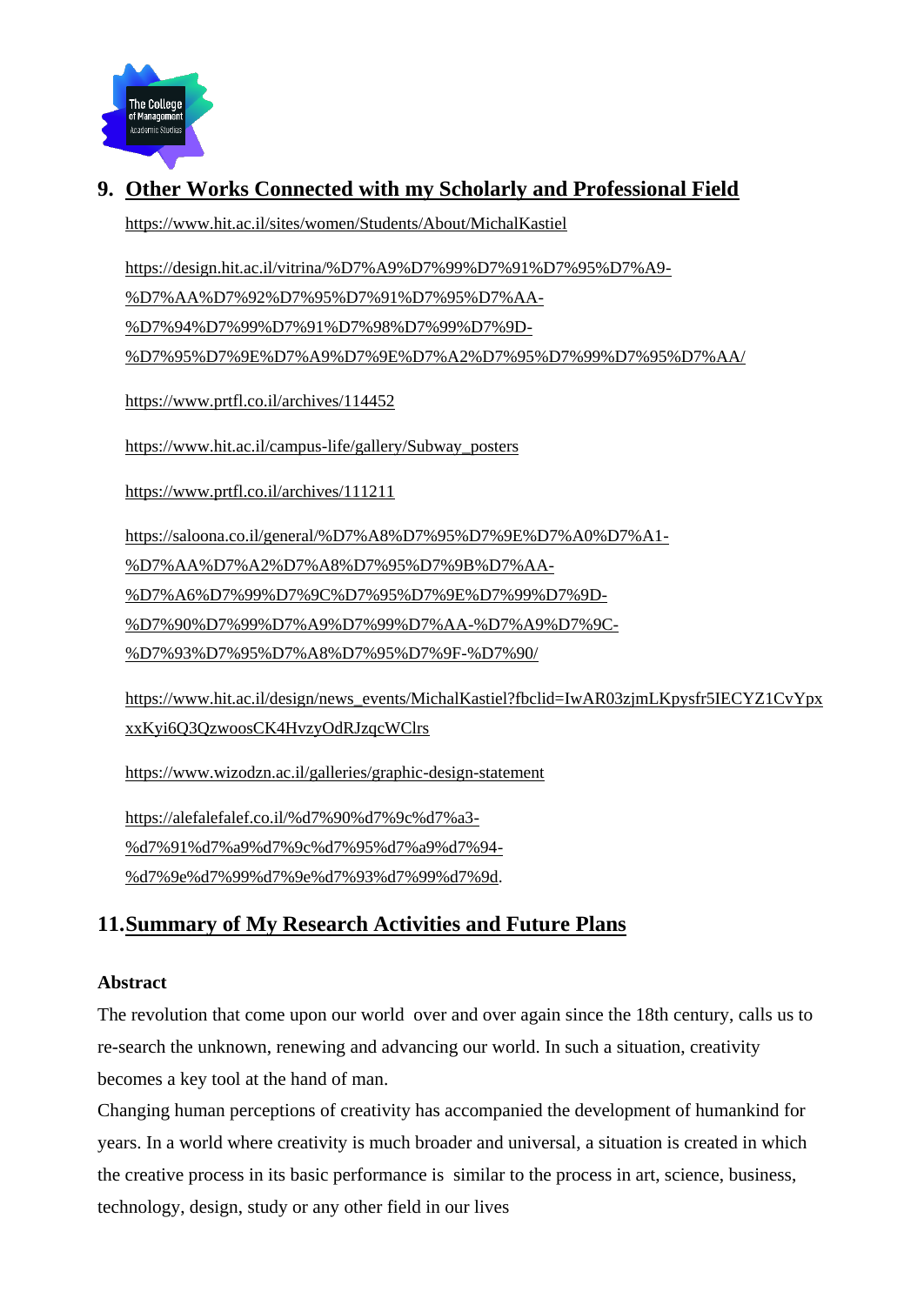

Creativity will be somewhat» identical «in different fields and between different people, yet it is unique to each person as a result of culture, knowledge, gender ,experience, thinking and special abilities dependent on context.

Because the concept of creativity is quite broad and can be treated in different theoretical contexts, various measuring tools have been created today, which relate to creativity as a resource.

Significant innovations in technology and science, along with developments in the fields of society, economics and demography, indicate that the fields of study and work in industrialized countries are facing dramatic changes. On the one hand, these changes will open up opportunities for growth and. The children of the present will learn by study methods that have not yet been » born «and will hold jobs that do not currently exist.

The future of the individual and society will be decided in many ways by our creative ability.

Is creativity an acquired or innate property? Is there a point that initiates creative mode? Can we control it? Can we enter and emerge from creative states of thought or action as we crave? How will such control in entering a creative situation affect our society and our abilities? - This project deals with the moment when the creative process begins. Itdoes not intend to affect the level of creativity, but to check the ability to enter the creative situation in a technical way.

The aim of the study and the project was to identify a human need in the field overloaded with research and to design a new system that would meet proven needs related to the subject that are untreated or considered untreatable. Design always stems from the identification of a human need; it does not have to focus on the product, but rather on processes related to people and their interaction with the environment, the objects and themselves.

The idea is basically speculative. The initial research examines whether we can relate to creativity as a product.

The starting point of the study was to isolate process components to find insights.

The study opens with a questionnaire containing one question: Where are you creative? It turned out that the starting point in dialogue between man and creativity is clear: space. Just as in a scientific process, the isolation of the elements has led to interesting insights about space, its essence and its effect on man.